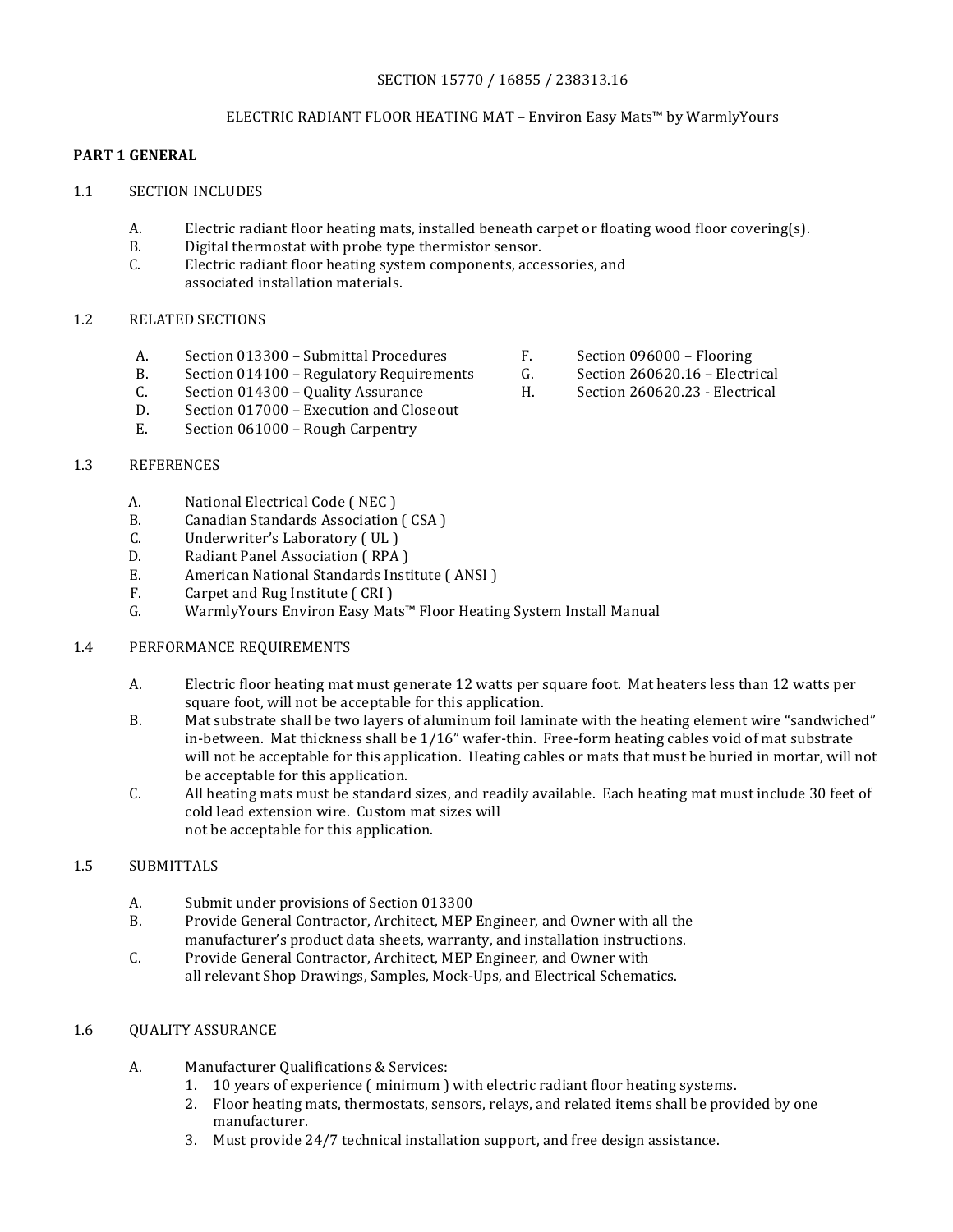- B. Installer Qualifications:
	- 1. Must have verifiable experience successfully completing projects of similar size, and /or has been trained or certified by a manufacturer's representative.
	- 2. A licensed electrician shall complete all electrical rough-in, and electrical connections required to complete the system installation.
- C. Regulatory Requirements and Approvals Electric Radiant Floor Heating System. Provide a radiant floor heating system that complies with the following requirements:
	- 1. Heating mats for installation in cement-based mortar or over wood subfloors shall be listed to UL 1673 and CSA- C22.2 No. 130-03.
- D. Pre-Installation Meetings:
	- 1. Coordinate work with other trade representatives ( general, electrical, flooring, and other trade contractors ) to verify areas of responsibility (scope of work ).
	- 2. Review project timeline and construction deadlines to ensure project will comply with all manufacturer's installation instructions and warranty requirements.

### 1.7 DELIVERY, STORAGE AND HANDLING

- A. Deliver materials in manufacturer's original, unopened, undamaged containers with identification labels intact.
- B. Store materials protected from exposure to harmful site conditions, and in an area protected from vandalism and theft.

### **PART 2 PRODUCTS**

### 2.1 MANUFACTURER

- A. WarmlyYours PH: 800-875-5285 FX: 800-408-1100 590 Telser Rd, Suite B Lake Zurich, IL 60047<br>Web: www.warmlyyours.com Email: info@warmlyyours.com
- B. Substitution requests must be approved 15 days prior to bid due date. Alternative equipment manufacturer must provide all relevant product data sheets, warranty, installation instructions, shop drawings, samples, and electrical schematics. Alternative equipment must meet specified material standards.

### 2.2 ELECTRIC RADIANT FLOOR HEATING MAT

- A. The Environ Easy Mats™ Heating Element consists of a multi/stranded copper conductor alloy resistance wire covered by PVC insulation. The Heating Element is sandwiched between layers of foil. The foil provides each mat heater with ground. Wire spacing is configured at 2" to 3" on center, providing 12 watts per square foot evenly for the length of the Heating Roll. The  $3/$  conductor cold lead return wire (30 ft length) is factory installed (spliced) at the end of the Heating Roll, and must run back to the power supply ( thermostat or power module ) along the perimeter of the heated space.
- B. The Environ Easy Mats<sup>™</sup> Heating Mat shall be 120 VAC or 240 VAC, be UL Listed, and be backed by a 5-year No-Nonsense Manufacturer's Warranty for under carpet applications and 10-year No-Nonsense Manufacturer's Warranty for under laminate or floating wood floors. Multiple mat systems must be wired in parallel by the installer.

### 2.3 THERMOSTAT & ACCESSORIES

- A. Warmlyyours nSpiration Series of Controls include an in-floor temperature sensor, with 15 ft extension wire. Thermostat has integral GFCI protection, and has a 15 amp maximum capacity. Adjustable temperature set-points, allow flexibility while programming the unit. Thermostats include a manual override feature. Thermostat shall be dual-voltage (120VAC / 240VAC). Warranty is 3 years.
- B. Cork or Cerazorb insulation may be provided to prevent heat losses under the zone from: concrete slab sub/ floors, unheated crawl spaces, unheated garages, etc. Cork shall be at least  $\frac{1}{4}$ " thick (6mm), and